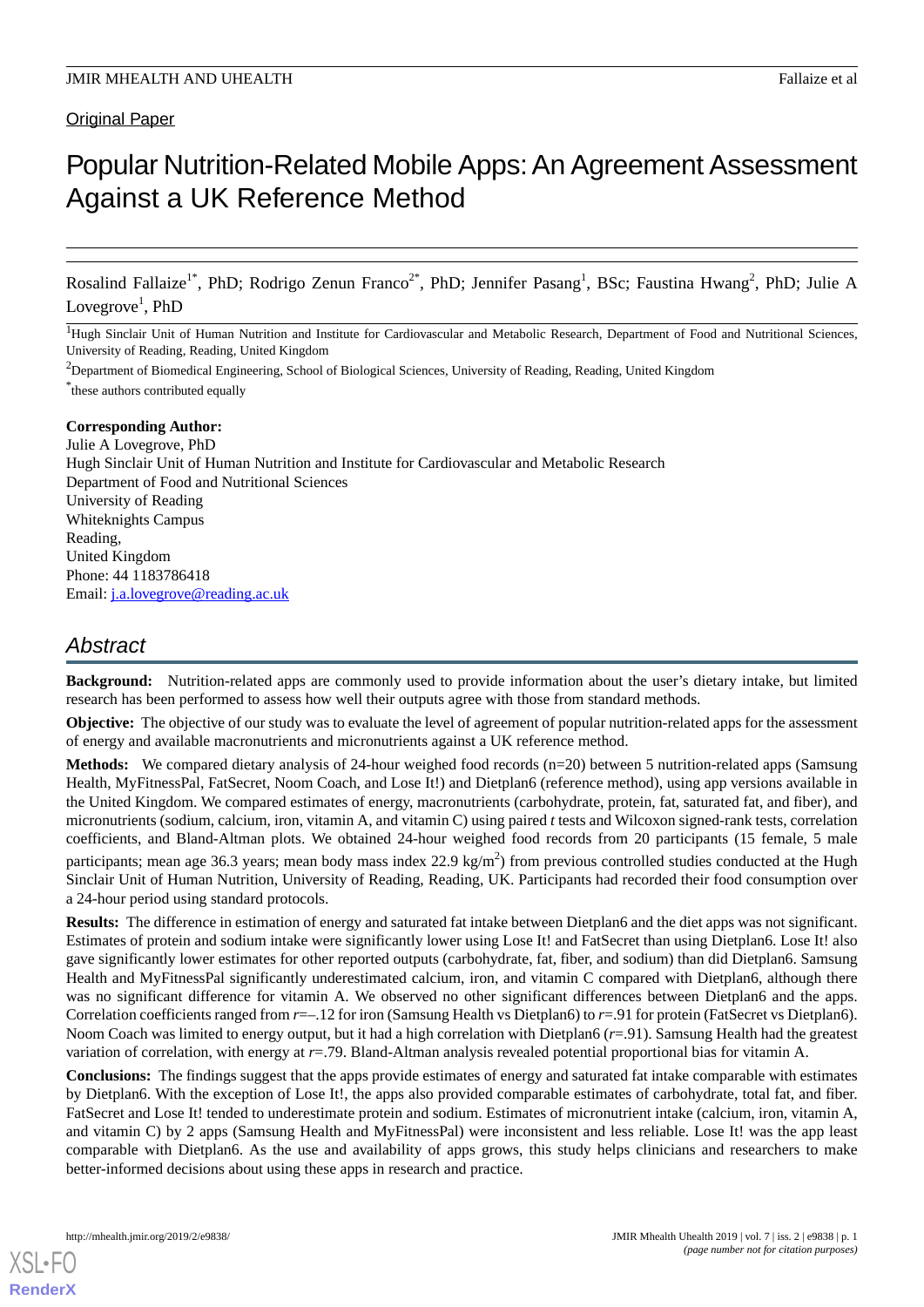#### *(JMIR Mhealth Uhealth 2019;7(2):e9838)* doi: **10.2196/mhealth.9838**

#### **KEYWORDS**

weighed food records; smartphone application; dietary assessment; diet apps; nutrition apps; diet records; mobile applications

#### *Introduction*

#### **Background**

The advancement of technology has led to the development of novel electronic dietary assessment methods, for example, in the form of nutrition-related apps, which are commonly used on mobile phones. These apps provide information about the user's overall energy intake and expenditure. Benefits that arise from this method are the ease of use, convenience, and logging of food in real time  $[1,2]$  $[1,2]$  $[1,2]$ , and the wide availability of these apps via downloading from app stores. The apps may also enable greater self-monitoring by individuals with chronic diseases such as obesity, cardiovascular disease, and type 2 diabetes [[3](#page-11-2)[-5](#page-11-3)], contributing to nutrition care. However, this form of dietary assessment has yet to be validated and wholly accepted by health care providers to confidently recommend its use. Known limitations of these apps include limited nutrient data, particularly for micronutrients, and inaccurate nutrient compositions [\[1](#page-11-0),[6\]](#page-11-4). Despite this, reported nutrition app use in dietetic practice in the United Kingdom, New Zealand, and Australia (5% response rate from the practitioners contacted) is high (62%) [[7\]](#page-11-5).

To date, limited research has been performed on nutrition-related apps, whether it be commercial or researcher developed, and hence the lack of standard methods for assessing validity and accuracy [[8\]](#page-11-6). Furthermore, with the growing number of commercial nutrition-related apps, the difficulty of creating criteria to assess them increases with varying features and databases. This is often exacerbated by a lack of information on the source of nutritional data used by apps. Previous studies by Carter et al [[6\]](#page-11-4) and Raatz et al [\[9](#page-11-7)] comparing commercial nutrition-related apps with reference methods have used 24-hour recalls and weighed food records (WFRs), respectively. Both studies found no significant differences in mean energy and macronutrients between the nutrition-related app and the reference method. Carter et al used an app for mobile phones called My Meal Mate [\[6](#page-11-4)], whereas Raatz, et al used Tap & Track [[9\]](#page-11-7). However, My Meal Mate is not considered a "popular" mobile phone app (with fewer than 500,000 installs), as identified by Franco et al [\[10](#page-11-8)], and Tap & Track is available only in Apple Inc's App Store, limiting its use.

#### **Objective**

Exploring the accuracy of popular apps would ensure that the findings from studies that used these apps are relevant for the commercial market. Thus, the aim of this study was to evaluate the extent to which popular nutrition-related apps give energy, macronutrient, and micronutrient data comparable with the research standard method using Dietplan6 version 6.0 (Forestfield Software Ltd) analysis program, using 24-hour WFR as an input.

#### *Methods*

#### **Dietary Assessment**

We obtained 20 handwritten 24-hour WFRs from a previous controlled diet study conducted at the Hugh Sinclair Unit of Human Nutrition, University of Reading, Reading, UK. Participants (female, n=15; male, n=5; mean age 36.3 years; mean body mass index 22.9  $\text{kg/m}^2$ ) had recorded their food consumption over a 24-hour period using standard protocols [[11\]](#page-12-0). Briefly, the WFR consisted of recording the time, brand name, description of food or drink, cooking method, weight (grams), and leftovers (grams) prospectively. We entered the preexisting 24-hour WFRs into 5 nutrition-related mobile apps using a Samsung Galaxy Tab 4 tablet (Samsung Electronics Co, Ltd, Suwon, South Korea) or a Moto G smartphone (Motorola Mobility LLC, Chicago, IL, USA), using the app versions available in the UK Google Play Store (Google LLC, Mountain View, CA, USA) in January 2016. We compared these apps against a reference research method, Dietplan6. We selected the 5 apps based on popularity (a minimum of 500,000 installs from the Google Play Store), availability as a free download, and having a feature to provide energy (kcal) calculations. As defined and reported by Franco et al, the most popular apps meeting these criteria were Samsung Health (S Health; Samsung), MyFitnessPal (MyFitnessPal, Inc), FatSecret (Secret Industries Pty Ltd), Noom Coach (Noom Inc), and Lose It! (FitNow, Inc), which we therefore used in this study. Further details of the features available in these apps have been previously published [[10\]](#page-11-8).

#### **Samsung Health**

S Health features tracking of energy, macronutrients, micronutrients (including sodium, calcium, iron, vitamin A, and vitamin C), water (cups per day), and exercise. S Health compares intake data with the recommended intake and color codes the intake as low, average, and high.

#### **MyFitnessPal**

MyFitnessPal features tracking of energy, macronutrients, and micronutrients (including sodium, calcium, iron, vitamin A, and vitamin C). Together with S Health, it has the most extensive nutrient output of all 5 apps. MyFitnessPal compares intake data with the US recommended daily allowance. Tracking for water (cups per day) and exercise is also available. The user can create foods or recipes if they are not available in MyFitnessPal's database. Foods added by other users can also be selected for data entry [[12\]](#page-12-1).

#### **FatSecret**

FatSecret reports energy, macronutrients, and micronutrients (only sodium). It allows the user to add exercise and to save their own meals and add foods not available in the FatSecret database. Recipes added by other users can also be selected.

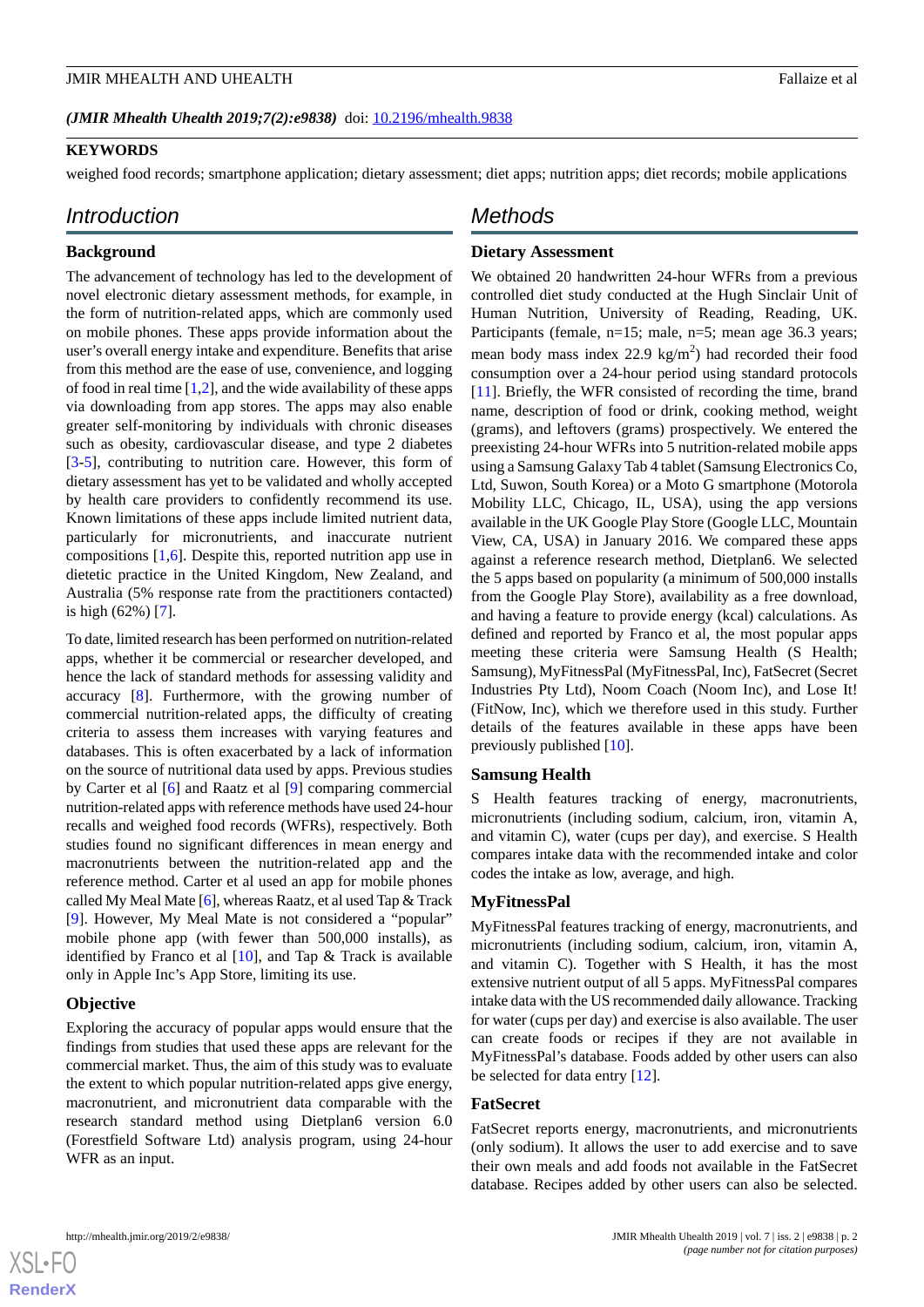The app compares intake with the recommended intake for macronutrients only.

#### **Noom Coach**

Noom Coach reports only energy intake and compares it with the daily energy recommendation. In addition, exercise can be logged. Recipes can be saved onto the app for future use.

#### **Lose It!**

Lose It! reports energy, macronutrients, and sodium. Similar to the other 4 apps, this app allows exercise to be logged. The app compares intake with the recommended intake. Foods or recipes can be created and shared if they are not available in Lose It!'s own database.

#### **Dietplan6**

Dietplan6 is a nutrition analysis software package for professional dietitians and nutritionists that we used as the reference method in this study. Dietplan6 reports energy, and all macronutrients and micronutrients. The nutrient composition of foods selected was the *McCance and Widdowson's The Composition of Foods, 6th edition* [\[13](#page-12-2)].

#### **Data Input**

For each food in the handwritten WFRs, we selected the same food or a suitable (ie, similar) substitute from the databases of all the apps to ensure consistency in diet entry. Supplements were not included in the WFRs. All data input was completed by a single trained researcher (JP) and verified by a second researcher (RZF).

#### **Statistical Analysis**

We checked the energy and available macronutrient (carbohydrate, protein, total fat, saturated fat, and fiber) and micronutrient (sodium, calcium, iron, vitamin A, and vitamin C) data for normality using the D'Agostino-Pearson test. To explore differences in outputs between the diet apps and the reference method, Dietplan6, we used paired 2-sample *t* tests (2-tailed). We analyzed nonnormally distributed data using the Wilcoxon signed-rank test. We used Pearson correlations for normal distributions and Spearman correlation for nonnormally distributed data. We also analyzed data using Bland-Altman plots and correlation coefficients (*r*). Bland-Altman analysis examined the agreement between 2 samples using the standard deviation and mean to assess the linear relationship of the variables. We analyzed data using the SciPy 1.1.0 Stats package

for Python [\[14](#page-12-3)], and we considered a *P* value smaller than .01 (Bonferroni correction applied based on the initial *P* value of .05) to be significant for hypothesis tests and correlation significances.

#### *Results*

#### **App Outputs**

All of the popular diet apps provided outputs for energy (kcal). With the exception of Noom Coach, outputs were also provided for carbohydrate  $(g)$ , protein  $(g)$ , fat  $(g)$ , fiber  $(g)$ , and sodium (mg). Additionally, S Health, MyFitnessPal, and Lose It! gave outputs for saturated fat (g). Of the 5 apps tested, only 2 apps had micronutrient outputs other than sodium (calcium, iron, vitamin A, and vitamin C): S Health and MyFitnessPal.

#### **Comparison of Energy and Nutrient Intake Between Dietplan6 and the Apps**

[Multimedia Appendix 1](#page-11-9) shows individual comparisons of energy and nutrient analysis between Dietplan6 and popular diet apps. We observed no significant difference in estimation of energy and saturated fat intake between Dietplan6 and the diet apps. Estimates of protein and sodium intake were significantly lower using Lose It! (*P*<.001) and FatSecret (*P*=.004 and *P*=.007, respectively) than using Dietplan6. Lose It! also gave significantly lower estimates for other reported outputs (carbohydrate, fat, fiber, and sodium) than did Dietplan6 (*P*<.001, *P*=.003, *P*=.007, and *P*<.001, respectively). S Health (*P*<.001) and MyFitnessPal (*P*=.005, *P*=.002, and *P*=.008, respectively) significantly underestimated calcium, iron, and vitamin C compared with Dietplan6, although there was no significant difference for vitamin A. We observed no other significant differences between Dietplan6 and the apps. [Table](#page-3-0) [1](#page-3-0) presents the correlation between estimates of energy and nutrients for Dietplan6 and the apps. Correlation coefficients ranged from  $r=-.12$  for iron (S Health vs Dietplan6) to  $r=.91$ for protein (FatSecret vs Dietplan6). Noom Coach was limited to energy output, but it had a high correlation with Dietplan6 (*r*=.91). S Health had the greatest variation of correlation, with energy at *r*=.79. Correlations were weakest for iron: S Health (*r*=–.12) and MyFitnessPal (*r*=.13), which were not significant. Correlations between Dietplan6 and both S Health and MyFitnessPal also were not significant for sodium, calcium, iron, vitamin A, and vitamin C.

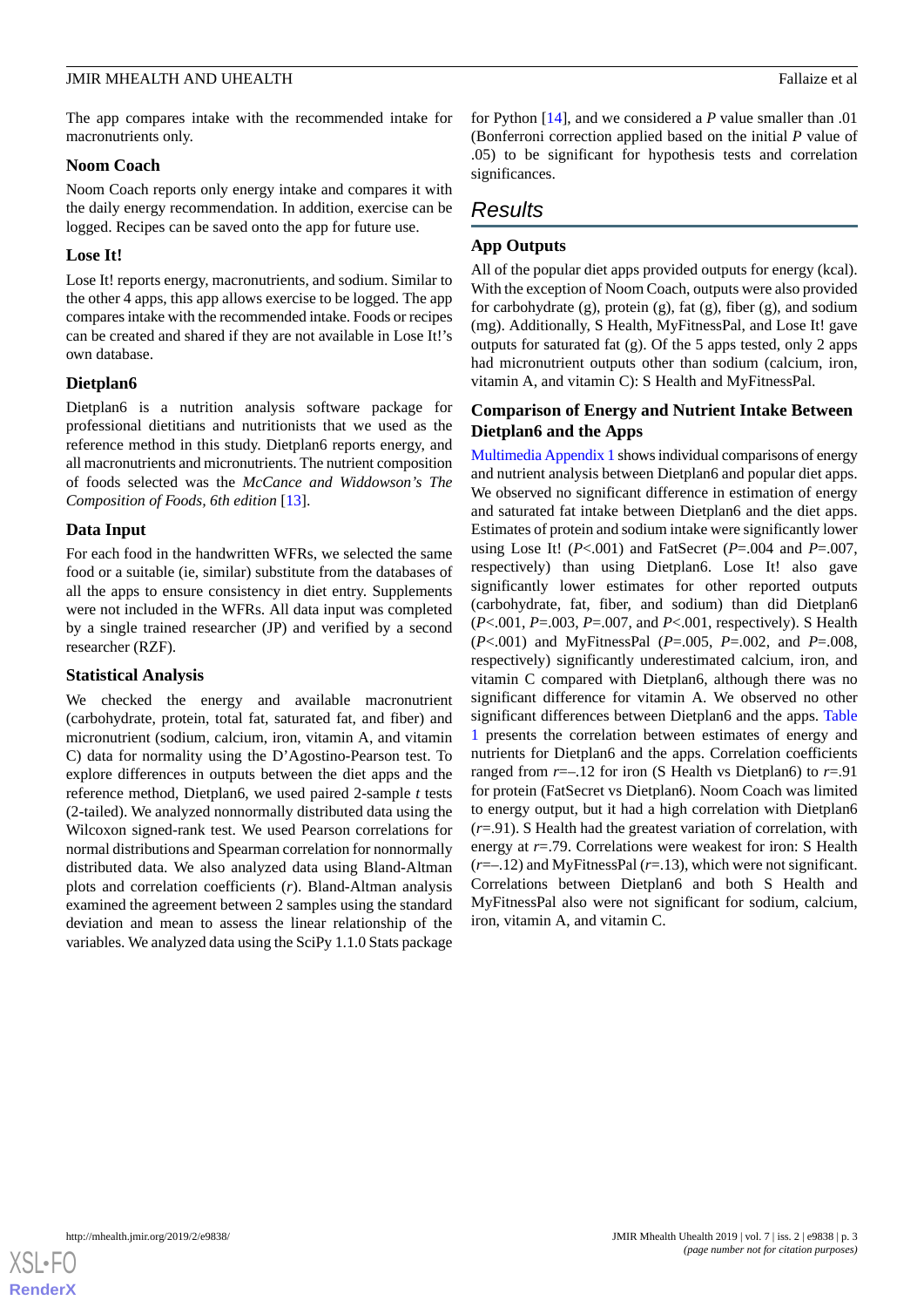<span id="page-3-0"></span>**Table 1.** Correlation coefficients (*r*) for estimates of energy and nutrient intake between popular diet apps and Dietplan6 using 24-hour weighed food records  $(n=20)^a$ .

| Nutrients           | Samsung Health     | MyFitnessPal     | FatSecret        | Noom Coach | Lose It!         |
|---------------------|--------------------|------------------|------------------|------------|------------------|
| Energy (kcal)       | .79                | .85              | .86              | .91        | .87              |
| Carbohydrates $(g)$ | .90 <sup>b</sup>   | .85              | .90              | $N/A^c$    | .66              |
| Protein $(g)$       | .91                | .82              | .91 <sup>b</sup> | N/A        | .43 <sup>d</sup> |
| Fat $(g)$           | .84                | .91 <sup>b</sup> | .83              | N/A        | .79              |
| Saturated fat (g)   | .83 <sup>b</sup>   | .73 <sub>b</sub> | N/A              | N/A        | $.49^{b,d}$      |
| Fiber $(g)$         | .70 <sup>b</sup>   | .70 <sup>b</sup> | .66 <sup>b</sup> | N/A        | $.23^{b,d}$      |
| Sodium (mg)         | .44 <sup>d</sup>   | .44 <sup>d</sup> | $.47^{b,d}$      | N/A        | .51 <sup>d</sup> |
| Calcium (mg)        | $.37^{b,d}$        | $.47^{b,d}$      | N/A              | N/A        | N/A              |
| Iron (mg)           | $-.12^d$           | $.13^{b,d}$      | N/A              | N/A        | N/A              |
| Vitamin A (µg)      | .20 <sup>b,d</sup> | $.21^{b,d}$      | N/A              | N/A        | N/A              |
| Vitamin $C$ (mg)    | $.49^{b,d}$        | $.54^{b,d}$      | N/A              | N/A        | N/A              |

<sup>a</sup>Correlation assessed using Pearson rank correlation, significant at *P*<.01 (Bonferroni correction applied) (unless otherwise specified).

<sup>b</sup>Correlation assessed using Spearman correlation  $(r_s)$ , significant at *P*<.01 (unless otherwise specified).

 $\rm ^{c}N/A$ : not applicable.

 $d_{P>0.01}$ .

[Multimedia Appendix 2](#page-11-10) shows the difference, mean values, and limits of agreement between estimates of energy and nutrient intake using the apps compared with the reference (Dietplan6).

[Figure 1](#page-4-0) shows Bland-Altman plots for estimates of energy between Dietplan6 and the apps. Overall, less than 5% of cases fell outside of the limits of agreement for estimates of energy using S Health, FatSecret, and Noom Coach compared with Dietplan6, indicating good agreement between the methods. A total of 10% (2/20) of cases fell outside of the limits of agreement for MyFitnessPal and Lose It!, with Lose It! showing the greatest mean difference (bias) in energy compared with Dietplan6 at –146 kcal [\(Figure 1](#page-4-0)). The smallest difference in estimated energy was between Noom Coach and Dietplan6 (14.7 kcal). MyFitnessPal, FatSecret, and Lose It! generally reported less energy intake compared with Dietplan6, whereas S Health and FatSecret reported greater intake. The apps with the smallest bias for estimates of nutrients compared with Dietplan6 were as follows: carbohydrate: S Health (5.3 g); protein: S Health (–2.9 g); fat: S Health (–4.6 g); saturated fat: S Health (–3.8 g); fiber: Lose It! (–0.55 g); sodium: S Health (–197 mg); calcium: S Health (–360.9 mg); iron: S Health (–6.1

mg); vitamin A: S Health (180.1 μg); and vitamin C: S Health  $(-40.3 \text{ mg})$ .

For carbohydrate ([Figure 2\)](#page-5-0), the Bland-Altman plots did not indicate clear proportional bias, although the greatest differences occurred in the range of measurements between 200 and 300 g. The Bland-Altman plots for protein ([Figure 3](#page-5-1)) did not show clear clusters of agreement or disagreement, and the differences seemed to be random fluctuations around the mean. For total fat ([Figure 4](#page-6-0)) and saturated fat ([Figure 5\)](#page-6-1), none of the apps had more than 5% of the estimates outside of the limits of agreement and no proportional bias was observed. Lose It! had the broadest limit of agreement for fiber ([Figure 6](#page-7-0)) and all the estimates were within the limits of agreement for this app. We detected no proportional bias for sodium [\(Figure 7\)](#page-8-0), calcium ([Figure 8](#page-8-1)). or iron [\(Figure 9](#page-9-0)). On the other hand, for vitamin A [\(Figure 10](#page-9-1)) the data clustered together at low averages, but as the average intakes increased, the difference increased. This suggests a proportional bias in the vitamin A data, as both S Health and MyFitnessPal compared with Dietplan6 showed similar results. For vitamin C, the data clustered together at low averages ([Figure 11\)](#page-9-2) and no proportional bias was observed.

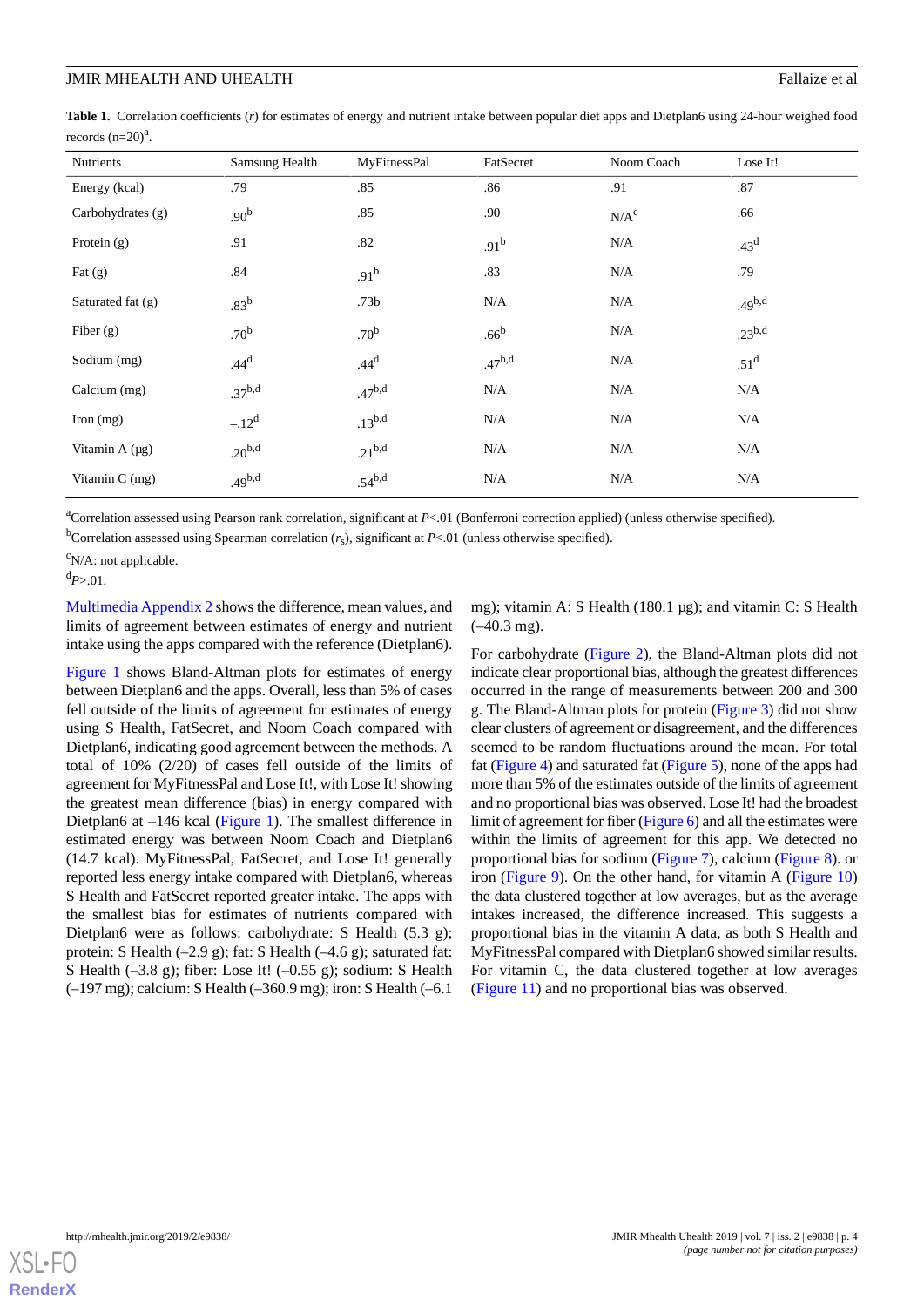<span id="page-4-0"></span>Figure 1. Bland-Altman plots of energy (kcal) difference and average between Samsung Health (S Health), MyFitnessPal (MFP), Fat Secret, Noom Coach, and Lose It! and Dietplan6. The limits of agreement are displayed as 2 SD.



Mean Energy (kcal) ((LoseIt+DietPlan)/2)

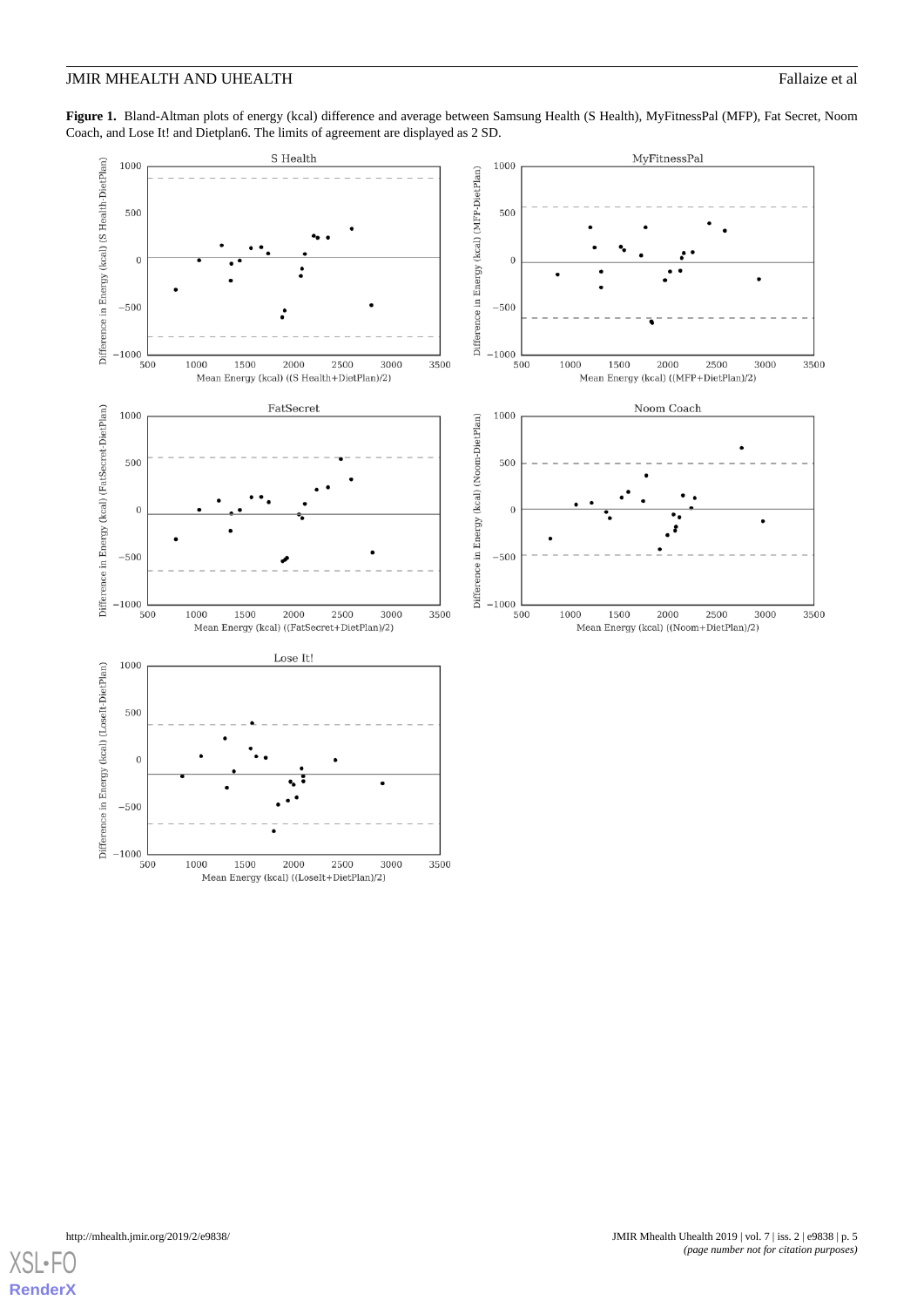<span id="page-5-0"></span>**Figure 2.** Bland-Altman plots of carbohydrate (g) difference and average between Samsung Health (S Health), MyFitnessPal (MFP), FatSecret, and Lose It! and Dietplan6. The limits of agreement are displayed as 2 SD.



<span id="page-5-1"></span>Figure 3. Bland-Altman plots of protein (g) difference and average between Samsung Health (S Health), MyFitnessPal (MFP), FatSecret, and Lose It! and Dietplan6. The limits of agreement are displayed as 2 SD.



[XSL](http://www.w3.org/Style/XSL)•F **[RenderX](http://www.renderx.com/)**

http://mhealth.jmir.org/2019/2/e9838/ JMIR Mhealth Uhealth 2019 | vol. 7 | iss. 2 | e9838 | p. 6 *(page number not for citation purposes)*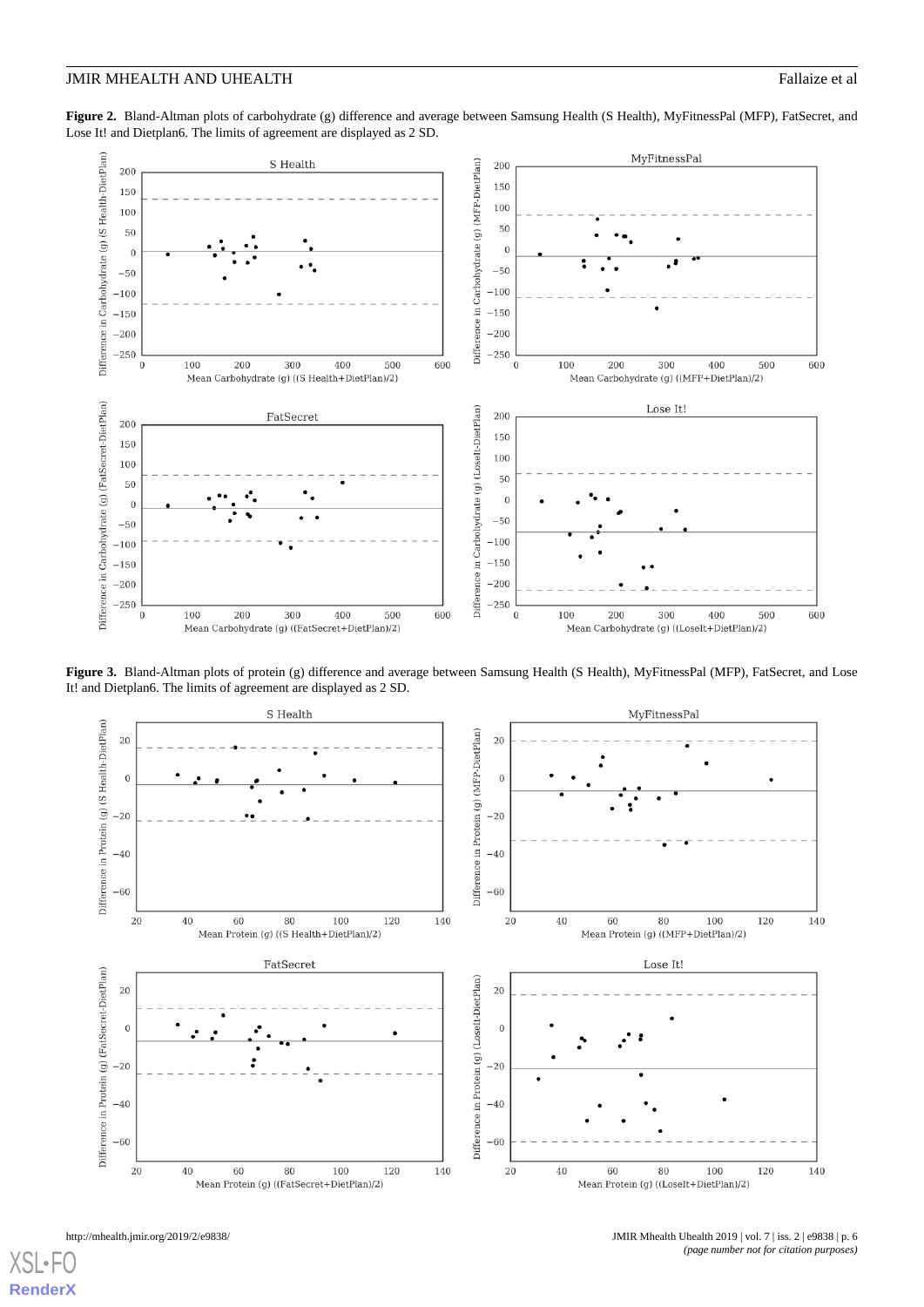<span id="page-6-0"></span>Figure 4. Bland-Altman plots of fat (g) difference and average between Samsung Health (S Health), MyFitnessPal (MFP), FatSecret, and Lose It! and Dietplan6. The limits of agreement are displayed as 2 SD.



<span id="page-6-1"></span>**Figure 5.** Bland-Altman plots of saturated fat (g) difference and average between Samsung Health (S Health), MyFitnessPal (MFP), and Lose It! and Dietplan6. The limits of agreement are displayed as 2 SD.

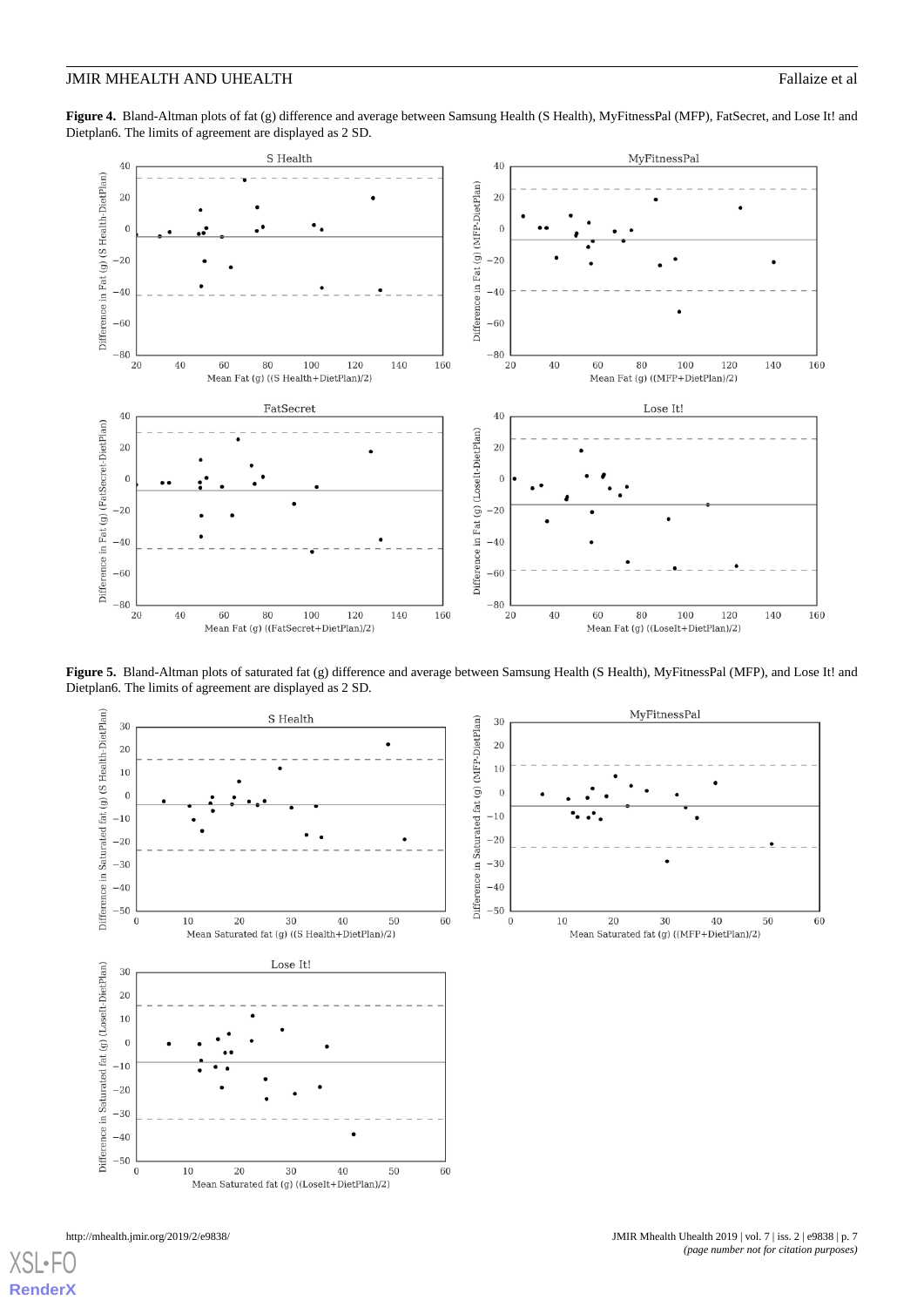<span id="page-7-0"></span>**Figure 6.** Bland-Altman plots of fiber (g) difference and average between Samsung Health (S Health), MyFitnessPal (MFP), FatSecret, and Lose It! and Dietplan6. The limits of agreement are displayed as 2 SD.



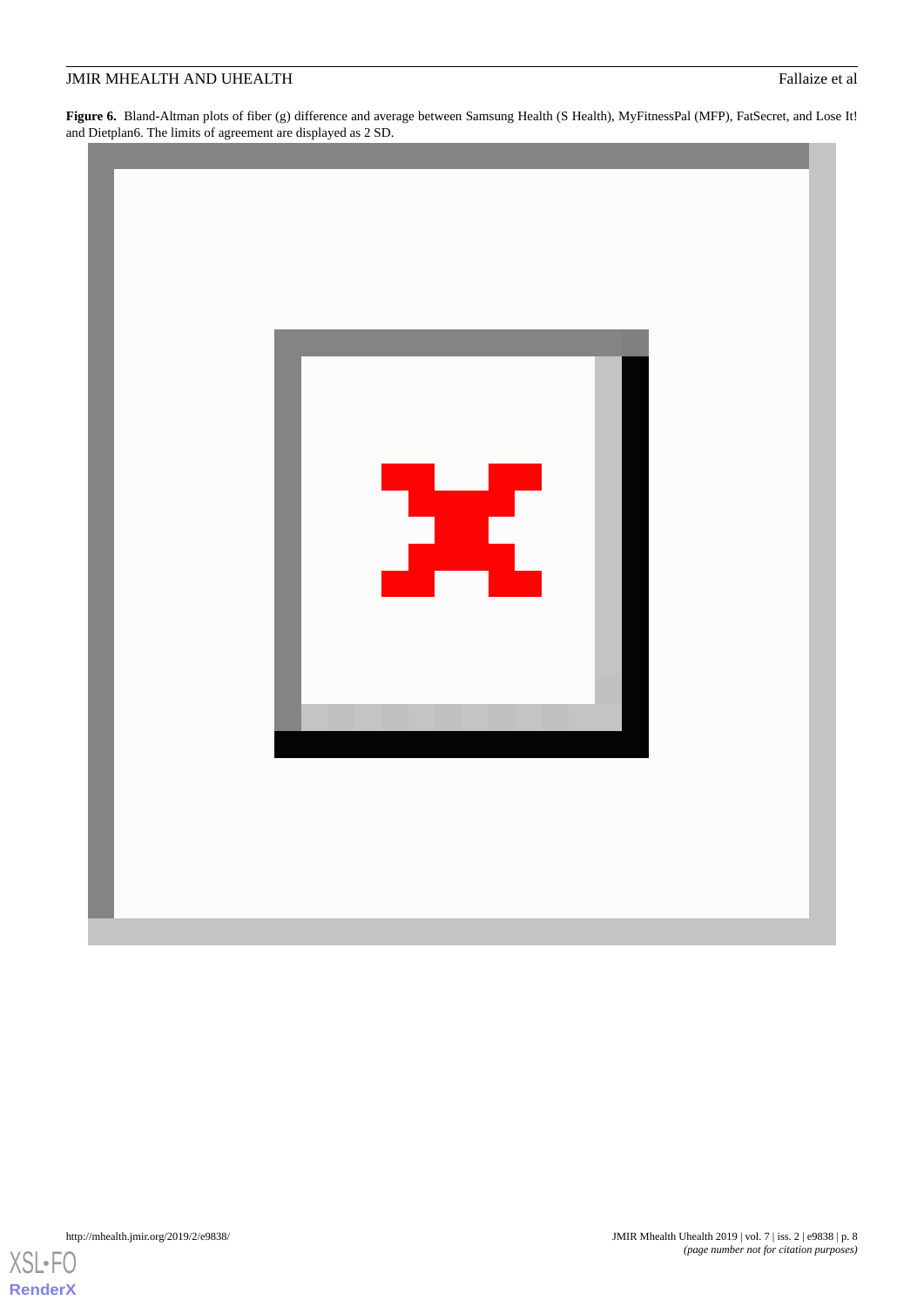<span id="page-8-0"></span>**Figure 7.** Bland-Altman plots of sodium (mg) difference and average between Samsung Health (S Health), MyFitnessPal (MFP), FatSecret, and Lose It! and Dietplan6. The limits of agreement are displayed as 2 SD.



<span id="page-8-1"></span>**Figure 8.** Bland-Altman plots of calcium (mg) difference and average between Samsung Health (S Health) and MyFitnessPal (MFP) and Dietplan6. The limits of agreement are displayed as 2 SD.



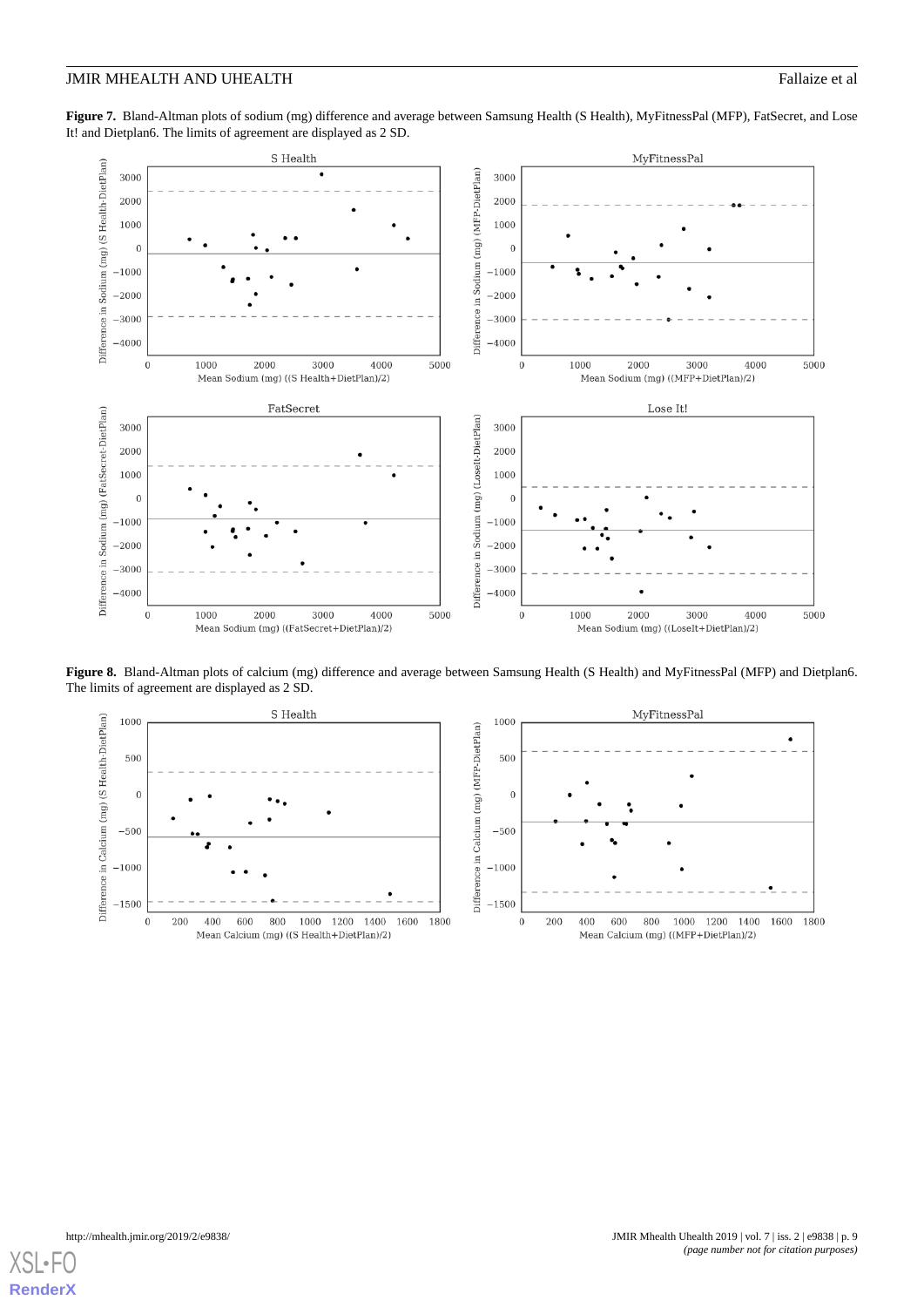<span id="page-9-0"></span>**Figure 9.** Bland-Altman plots of iron (mg) difference and average between Samsung Health (S Health) and MyFitnessPal (MFP) and Dietplan6. The limits of agreement are displayed as 2 SD.



<span id="page-9-1"></span>**Figure 10.** Bland-Altman plots of vitamin A (μg) difference and average between Samsung Health (S Health) and MyFitnessPal (MFP) and Dietplan6. The limits of agreement are displayed as 2 SD.



<span id="page-9-2"></span>**Figure 11.** Bland-Altman plots of vitamin C (mg) difference and average between Samsung Health (S Health) and MyFitnessPal (MFP) and Dietplan6. The limits of agreement are displayed as 2 SD.





#### *Discussion*

#### **Principal Findings**

The primary finding of this study was that popular diet apps are generally comparable in their assessment of energy and key macronutrients (carbohydrate, total fat, and fiber) with a research standard for dietary analysis of WFRs (Dietplan6). However, we observed significant differences for certain apps and nutrients, and Lose It! significantly underestimated 5 of 7 outputs. We found apps to be less able to reliably estimate

[XSL](http://www.w3.org/Style/XSL)•FO **[RenderX](http://www.renderx.com/)**

micronutrients when compared with a widely used and accepted method for dietary analysis.

For estimation of energy intake, S Health, MyFitnessPal, FatSecret, and Noom Coach demonstrated good agreement with Dietplan6, evidenced by small mean differences (14.7 to -36.9) kcal) and strong correlation coefficients  $(r=0.79)$  to  $r=0.91$ . Estimates of carbohydrate and total fat intake were also highly comparable between Dietplan6 and S Health, MyFitnessPal, and FatSecret, with no significant differences between the outputs and similarly small mean differences (5.3 to –13.8 g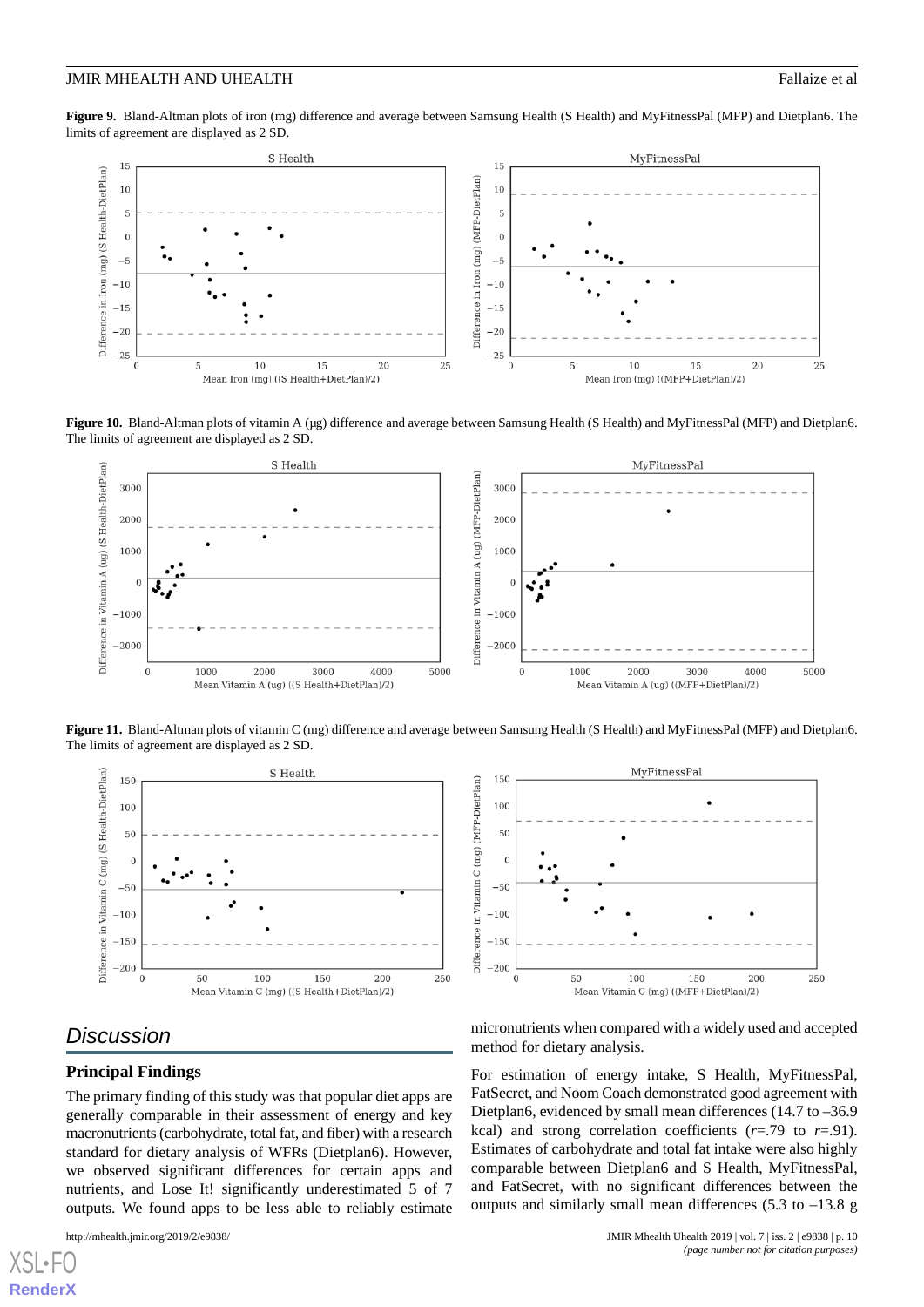for carbohydrate and –4.6 to –15.9 g for total fat). Raatz et al also found no significant differences in estimates of energy, carbohydrate, and total fat when comparing nutrient analysis of a 3-day WFR using the Tap & Track app and US Department of Agriculture (USDA) nutrient analysis program (mean differences 85 kcal, 15.4 g, and 2.6 g, respectively) [[9\]](#page-11-7). However, in contrast to our study, in the study of Raatz and colleagues, users (n=19) entered the WFR into Tap & Track and a registered dietitian entered data into the USDA nutrient analysis program [\[9](#page-11-7)]. The authors suggested that the observed variability in Bland-Altman plots between methods may have been associated with the ability of the users to pick appropriate food items and ensure that all data were recorded [[9,](#page-11-7)[15](#page-12-4)], which would not have been an issue in our study, as a single researcher entered data into all apps and the reference program.

Protein intake was significantly underestimated by FatSecret and Lose It! compared with Dietplan6, and correlations between the methods varied from  $r = .43$  to  $r = .91$ . This indicates that these apps are less reliable at estimating protein intake than at estimating energy, carbohydrate, and total fat intake. Tap & Track's estimate of protein intake did not differ from the USDA nutrient analysis program output [\[9\]](#page-11-7) and, in general, apps comparing traditional paper-based (eg, 24-hour recall, WFR) versus electronic-based methods of estimating energy intake and macronutrients have found comparable and acceptable results [\[6,](#page-11-4)[16](#page-12-5)[,17](#page-12-6)].

Correlations were weaker between S Health, MyFitnessPal, and FatSecret and Dietplan6 for sodium (*r*=.44 to *r*=.51), with significantly lower estimates given by FatSecret. S Health and MyFitnessPal were the only apps to assess iron, calcium, vitamin A, and vitamin C, which we observed were significantly underestimated by the apps  $(r=-.12 \text{ to } r=.54)$ . While there was no significant difference in estimated vitamin A between these apps and Dietplan6, results of the Bland-Altman analysis revealed a proportional bias, whereby higher intakes of vitamin A were less well estimated by the apps. These data suggest that the apps did not reliably estimate micronutrient intake in comparison with the reference method.

In this study, a single researcher was responsible for entering the WFRs into each of the methods (apps and Dietplan6) and, therefore, discrepancies in outputs were most likely due to variations in the apps' nutrient databases, as opposed to variations in data entry. For example, apps may use different sources to compile nutrient databases, including open source and manufacturer databases, and some apps involve users in the expansion of their database, which may result in inaccuracies and incomplete data [[12\]](#page-12-1). The observation that micronutrients were less reliably estimated by the apps, compared with macronutrients, may be attributed to the fact that micronutrients are declared only voluntarily on nutritional labels of foods, and therefore apps using commercial databases are more likely to have missing composition data [[18\]](#page-12-7). In addition, 4 of the 5 apps studied (ie, excluding S Health) have a barcode feature [[10\]](#page-11-8), which relies on nutrition data provided by manufacturers, which may have incomplete micronutrient data. This method is less reliable than the chemical analysis done in most of the food databases used by the reference method (McCance and Widdowson's nutrient database [\[13](#page-12-2)]).

For those apps unable to reliably assess intake of particular nutrients (eg, protein, sodium, vitamin A), the display of the data to the user is potentially misleading. For example, underestimation of sodium intake for a patient with high blood pressure (who would typically be advised to reduce their salt intake) may result in the user unknowingly exceeding their recommended intake. Contrary to medical devices, apps available in app stores are not regulated by the US Food and Drug Administration. The level of validity of the nutrition-related apps available for commercial download is often uncertain, creating ambivalence for health organizations about their use. One reason for this is the absence of a standard method of assessing the validity of health-related apps [[8\]](#page-11-6). Given the lack of transparency in the source of nutritional data used by app developers, it will be important to repeat these assessments in the future. With the increase in awareness of the possibilities of app-based dietary assessment and use of the most popular nutrition-related apps, our findings will help clinicians and researchers to be better informed about using these apps to facilitate nutrition care and research, and about whether their use can replace traditional research software. Reported barriers to app use in dietetic practice in the 3-country survey by Chen et al included lack of awareness about the best app to recommend [\[7](#page-11-5)] and, while MyFitnessPal was the most popular app recommended by dietitians in this survey, none of the other apps assessed in our study were recommended [\[7](#page-11-5)].

#### **Strengths and Limitations**

Strengths of this study include the use of a WFR to assess dietary intake and the entry of WFR data (reference method and apps) by a single researcher. Whereas previous studies have compared user versus professional entry of the same record [[9\]](#page-11-7), or user versus professional entry of records taken on separate occasions [[19\]](#page-12-8), this study eliminated the biases associated with user entry (eg, selection of an appropriate food item, estimation of portion size [[15\]](#page-12-4)). The strengths of using a WFR, as opposed to a 24-hour recall, are that dietary intake is recorded prospectively (ie, at the time of intake) and users are prompted to provide the level of detail required for analysis (eg, describe the brand, name, weight, and leftovers of each item). Prospective WFR recording potentially provides a greater level of detail than does a 24-hour recall, which is a retrospective method that relies on the participant's memory, as well as the skill of the researcher-interviewer to obtain sufficient detail on each food item [\[20](#page-12-9)].

Limitations include a relatively small sample size (n=20) and the use of 24-hour WFRs collected prior to the study. For example, it was not possible to check ambiguous entries (eg, unspecified brand) with the participant, although where we made assumptions, these were verified by an independent researcher and applied across all methods. Exploration of the impact of, for example, training on the accuracy of dietary data input by users would provide further evidence for the use of popular nutrition apps in the research and clinical setting.

#### **Conclusions**

This study compared the accuracy of the outputs of 5 nutrition-related apps (S Health, MyFitnessPal, FatSecret, Noom Coach, and Lose It!) against a research standard, using 24-hour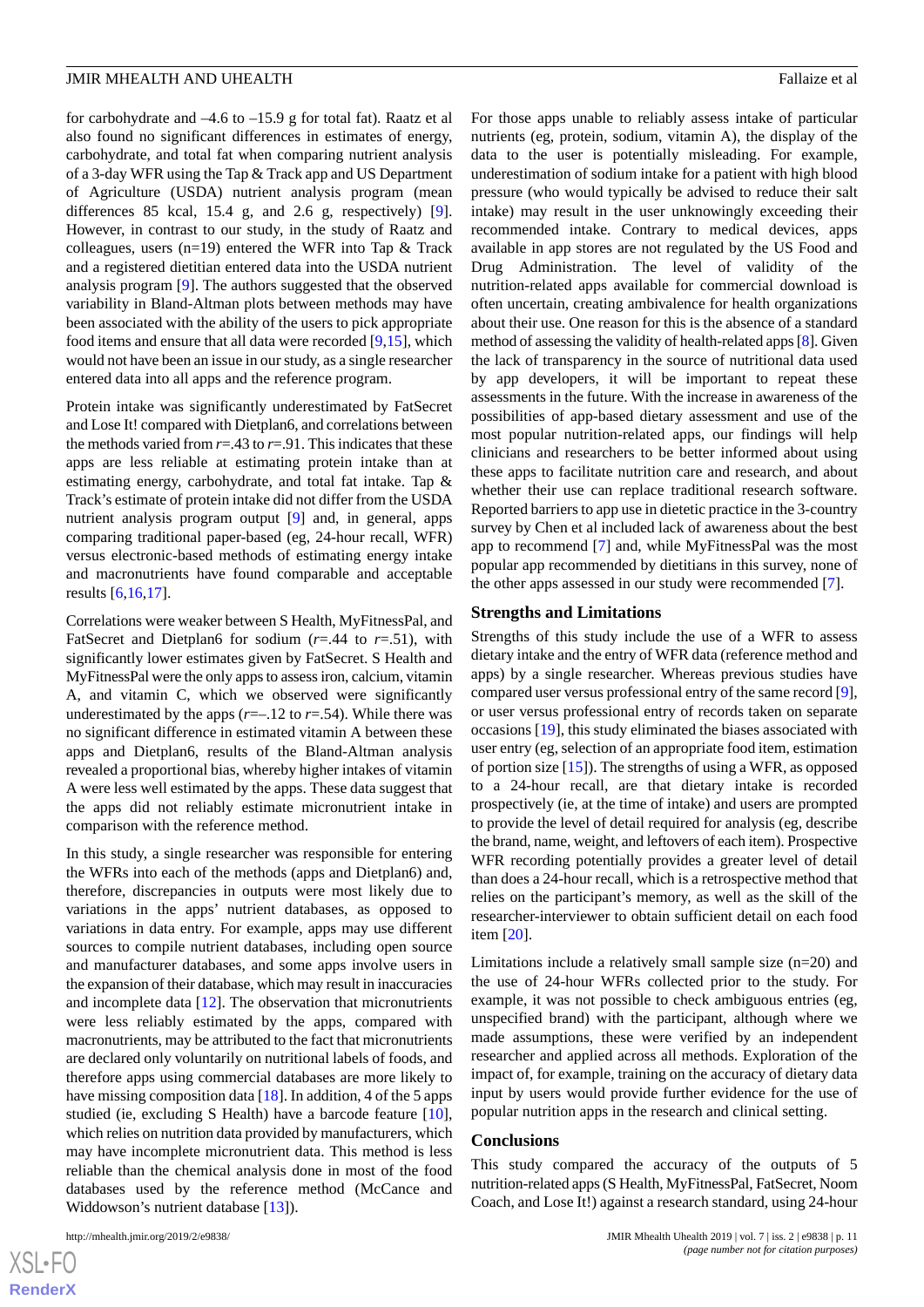WFRs as input. The findings suggest that the apps provide estimates of energy and saturated fat intake that are comparable with Dietplan6. With the exception of Lose It!, the apps also provided comparable estimates of carbohydrate, total fat, and fiber. Two apps displayed a tendency to underestimate protein and sodium (FatSecret and Lose It!). The estimates of micronutrient intake (calcium, iron, vitamin A, and vitamin C) by 2 apps (S Health and MyFitnessPal) were inconsistent and less reliable. Overall, the nutritional outputs provided by S Health and Noom Coach, which provided only energy, were the most reliable for this output. As the use and availability of nutrition-related apps grow, there are increasing opportunities for apps to support research in nutrition, care, and self-management of noncommunicable diseases. This study highlighted in which aspects the outputs from these apps are comparable with, and where they differ significantly from, widely accepted and professionally used nutrition analysis software, thereby making a valuable contribution toward helping clinicians and researchers to make better-informed decisions about using these apps in research and practice.

#### **Acknowledgments**

RZF was sponsored by the National Council of Technological and Scientific Development (CNPq) from the Brazilian government, via the Science without Borders program.

#### **Conflicts of Interest**

<span id="page-11-9"></span>None declared.

#### **Multimedia Appendix 1**

<span id="page-11-10"></span>Mean estimates of energy and nutrient intake.

[[DOCX File, 17KB-Multimedia Appendix 1\]](https://jmir.org/api/download?alt_name=mhealth_v7i2e9838_app1.docx&filename=89fecc1e541a05f65a6c29175f29a421.docx)

#### **Multimedia Appendix 2**

Difference and Bland-Altman limits of agreement.

<span id="page-11-0"></span>[[DOCX File, 14KB-Multimedia Appendix 2\]](https://jmir.org/api/download?alt_name=mhealth_v7i2e9838_app2.docx&filename=d0265636d5c0184595e9f2b2647d03ee.docx)

#### <span id="page-11-1"></span>**References**

- 1. Jospe MR, Fairbairn KA, Green P, Perry TL. Diet app use by sports dietitians: a survey in five countries. JMIR Mhealth Uhealth 2015 Jan 22;3(1):e7 [\[FREE Full text\]](http://mhealth.jmir.org/2015/1/e7/) [doi: [10.2196/mhealth.3345](http://dx.doi.org/10.2196/mhealth.3345)] [Medline: [25616274\]](http://www.ncbi.nlm.nih.gov/entrez/query.fcgi?cmd=Retrieve&db=PubMed&list_uids=25616274&dopt=Abstract)
- <span id="page-11-2"></span>2. Turner-McGrievy GM, Beets MW, Moore JB, Kaczynski AT, Barr-Anderson DJ, Tate DF. Comparison of traditional versus mobile app self-monitoring of physical activity and dietary intake among overweight adults participating in an mHealth weight loss program. J Am Med Inform Assoc 2013 May 1;20(3):513-518 [[FREE Full text](https://academic.oup.com/jamia/article/20/3/513/741491)] [doi: [10.1136/amiajnl-2012-001510](http://dx.doi.org/10.1136/amiajnl-2012-001510)] [Medline: [23429637](http://www.ncbi.nlm.nih.gov/entrez/query.fcgi?cmd=Retrieve&db=PubMed&list_uids=23429637&dopt=Abstract)]
- <span id="page-11-3"></span>3. El-Gayar O, Timsina P, Nawar N, Eid W. Mobile applications for diabetes self-management: status and potential. J Diabetes Sci Technol 2013;7(1):247-262 [[FREE Full text](http://europepmc.org/abstract/MED/23439183)] [Medline: [23439183\]](http://www.ncbi.nlm.nih.gov/entrez/query.fcgi?cmd=Retrieve&db=PubMed&list_uids=23439183&dopt=Abstract)
- <span id="page-11-4"></span>4. Flores Mateo G, Granado-Font E, Ferré-Grau C, Montaña-Carreras X. Mobile phone apps to promote weight loss and increase physical activity: a systematic review and meta-analysis. J Med Internet Res 2015;17(11):e253 [\[FREE Full text\]](http://www.jmir.org/2015/11/e253/) [doi: [10.2196/jmir.4836\]](http://dx.doi.org/10.2196/jmir.4836) [Medline: [26554314\]](http://www.ncbi.nlm.nih.gov/entrez/query.fcgi?cmd=Retrieve&db=PubMed&list_uids=26554314&dopt=Abstract)
- <span id="page-11-5"></span>5. Pellegrini CA, Pfammatter AF, Conroy DE, Spring B. Smartphone applications to support weight loss: current perspectives. Adv Health Care Technol 2015 Jul;1:13-22. [doi: [10.2147/AHCT.S57844\]](http://dx.doi.org/10.2147/AHCT.S57844) [Medline: [26236766](http://www.ncbi.nlm.nih.gov/entrez/query.fcgi?cmd=Retrieve&db=PubMed&list_uids=26236766&dopt=Abstract)]
- <span id="page-11-6"></span>6. Carter MC, Burley VJ, Nykjaer C, Cade JE. 'My Meal Mate' (MMM): validation of the diet measures captured on a smartphone application to facilitate weight loss. Br J Nutr 2013 Feb 14;109(3):539-546. [doi: [10.1017/S0007114512001353\]](http://dx.doi.org/10.1017/S0007114512001353) [Medline: [22717334](http://www.ncbi.nlm.nih.gov/entrez/query.fcgi?cmd=Retrieve&db=PubMed&list_uids=22717334&dopt=Abstract)]
- <span id="page-11-7"></span>7. Chen J, Lieffers J, Bauman A, Hanning R, Allman-Farinelli M. The use of smartphone health apps and other mobile health (mHealth) technologies in dietetic practice: a three country study. J Hum Nutr Diet 2017 Aug;30(4):439-452. [doi: [10.1111/jhn.12446](http://dx.doi.org/10.1111/jhn.12446)] [Medline: [28116773\]](http://www.ncbi.nlm.nih.gov/entrez/query.fcgi?cmd=Retrieve&db=PubMed&list_uids=28116773&dopt=Abstract)
- <span id="page-11-8"></span>8. Boudreaux ED, Waring ME, Hayes RB, Sadasivam RS, Mullen S, Pagoto S. Evaluating and selecting mobile health apps: strategies for healthcare providers and healthcare organizations. Transl Behav Med 2014 Dec;4(4):363-371 [\[FREE Full](http://europepmc.org/abstract/MED/25584085) [text](http://europepmc.org/abstract/MED/25584085)] [doi: [10.1007/s13142-014-0293-9\]](http://dx.doi.org/10.1007/s13142-014-0293-9) [Medline: [25584085](http://www.ncbi.nlm.nih.gov/entrez/query.fcgi?cmd=Retrieve&db=PubMed&list_uids=25584085&dopt=Abstract)]
- 9. Raatz SK, Scheett AJ, Johnson LK, Jahns L. Validity of electronic diet recording nutrient estimates compared to dietitian analysis of diet records: randomized controlled trial. J Med Internet Res 2015 Jan 20;17(1):e21 [\[FREE Full text\]](http://www.jmir.org/2015/1/e21/) [doi: [10.2196/jmir.3744](http://dx.doi.org/10.2196/jmir.3744)] [Medline: [25604640](http://www.ncbi.nlm.nih.gov/entrez/query.fcgi?cmd=Retrieve&db=PubMed&list_uids=25604640&dopt=Abstract)]
- 10. Franco RZ, Fallaize R, Lovegrove JA, Hwang F. Popular nutrition-related mobile apps: a feature assessment. JMIR Mhealth Uhealth 2016 Aug 01;4(3):e85 [\[FREE Full text\]](http://mhealth.jmir.org/2016/3/e85/) [doi: [10.2196/mhealth.5846](http://dx.doi.org/10.2196/mhealth.5846)] [Medline: [27480144\]](http://www.ncbi.nlm.nih.gov/entrez/query.fcgi?cmd=Retrieve&db=PubMed&list_uids=27480144&dopt=Abstract)